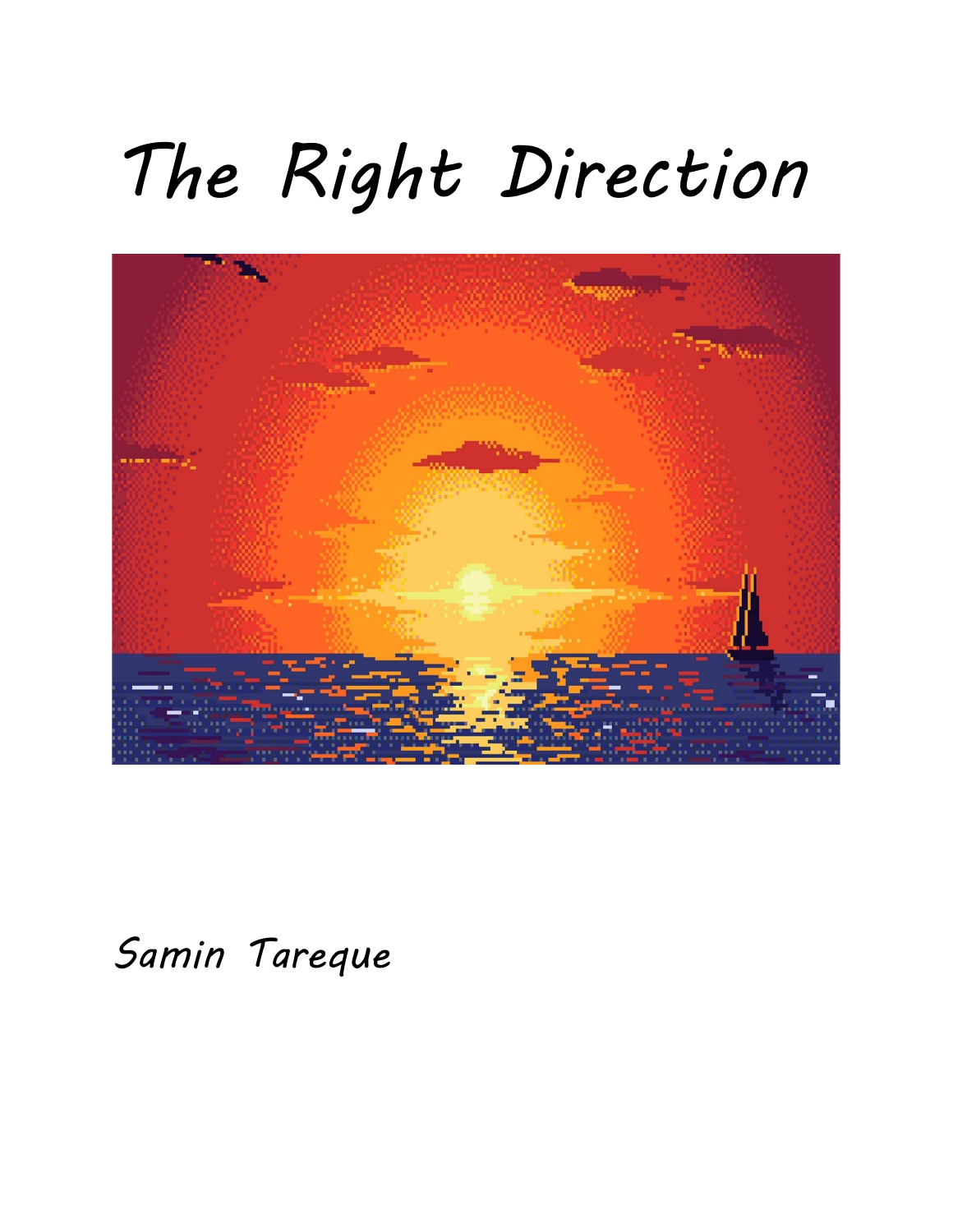## **Final Reflection**

In the beginning of the semester, I started of pretty decent in writing, because I already had some experience in writing from my previous English classes. I was looking forward to learning new things about writing, and how I can take that to the next level. Since, this is a creative writing class, I knew I had to get creative with my writing and use that to that to the best of my ability. Out of all the other general course I chose this class, because I wanted to improve my writing and how I can use the writing skills I already know for not just this class, but also for my other classes. I also can use whatever writing skills I learn from this class and use that for my future classes.

 Through the semester, I enjoyed writing memoirs, short stories, poems, and I even liked reading my classmates stories. Doing peer reviews has helped me improve my writing from the beginning of the semester till now. Getting feedbacks from my peers has taught me what I should do and what I can do to make my writing even better. As I was going over all of my assignment, I came to the conclusion that writing memoirs and short stories was my favorite, because I got to write about myself and being able to write about the time that changed me as person in a positive way, was an amazing feeling. I also enjoyed writing fictional stories with dialogues based on the picture that we used for short story two. As least favorite goes, I would say poems, because it took me a while to thing of how I want format my poems and I personally believe I could've made it a little bit better than what I originally came up with. Besides that I still enjoyed writing poems for this class.

 After reading over the memoirs, short stories, poems, and etc. I say my best piece from those assignments is memoir two, because I got to write about the time I visited my home country Bangladesh, after ten years. This was was a special moment for me and it was something I'm never going to forget. Even though that was my best piece, it doesn't mean I didn't like my other writing assignments. There's not a single one assignment, that I didn't enjoy writing about. As the semester came to a close, I can say that I'm proud of myself for learning to be creative with my writing.

 Towards the beginning of the semester, it was quite challenging for me to write short stories, memoirs and etc, because at first I didn't know how to get creative with my writing and I didn't know the meaning of memoir, but now I know. When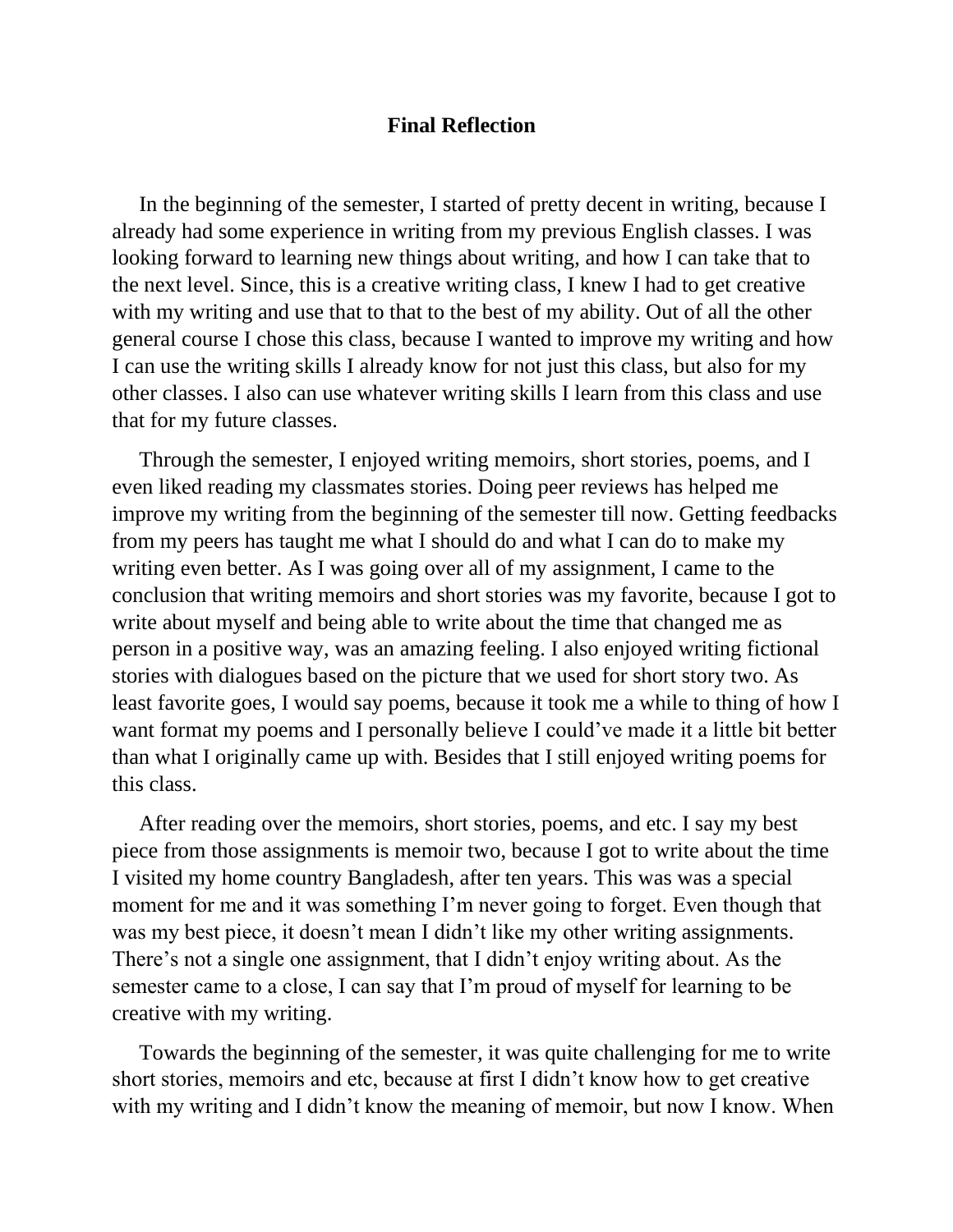I first enrolled for this class, I already knew that this class is going to consist of a lot of writing and also reading. So, I was already expecting to write a lot and I'm glad I chose this class for the semester. As a writer for this semester, I learned to be creative, and before I didn't know I had the creativeness inside of me, but this creative writing class has helped me bring out my creativeness and has helped me improve my writing.

 This semester, I learned to express myself through writing, and use the knowledge of writing I learned for this class and take it with me to the next chapter of my career. Whatever writing skills I learned for this class, I can use that for my future classes or even for my future career. A notable lesson I took from all my writings for this class is that expressing yourself is key and don't be hesitant to try new things.

### **Memoir**

 In the year 2012, was the first time I visited my home country Bangladesh, after leaving from there and settling here in New York at the year of 2008. I don't quite remember how I spent my vacation there during that time, but just recently I went back to visit Bangladesh after ten years. I went back to visit my country on December of 2021. My parents and my sister went with me as well. Being able to see my family again after ten years is something I will never forget. All of my Uncles, Aunties, and my cousins are there, so it was something very emotional for me. I was able to stay there for at least a month, but I was originally supposed to come back to New York sooner. I got to stay a little longer than I was supposed to, because my covid test result came in positive the day before my flight. So I was able to stay there for a week until my test result came in negative. I obviously wasn't able to go anywhere that week, so it didn't really make much of a difference whether I got to stay there for a month or not.

 We landed in Bangladesh at 31st night of December, but only few of my family members knew that we were coming this soon and only my dad side of the family knew that we were coming on the fourth of January, since one of my cousins birthday is in January 1st, so our plan was to surprise him. So after we got our luggage's and our bags, one of my uncle came to pick us up who knew that we were coming this early. We went straight to my cousins house who's birthday is in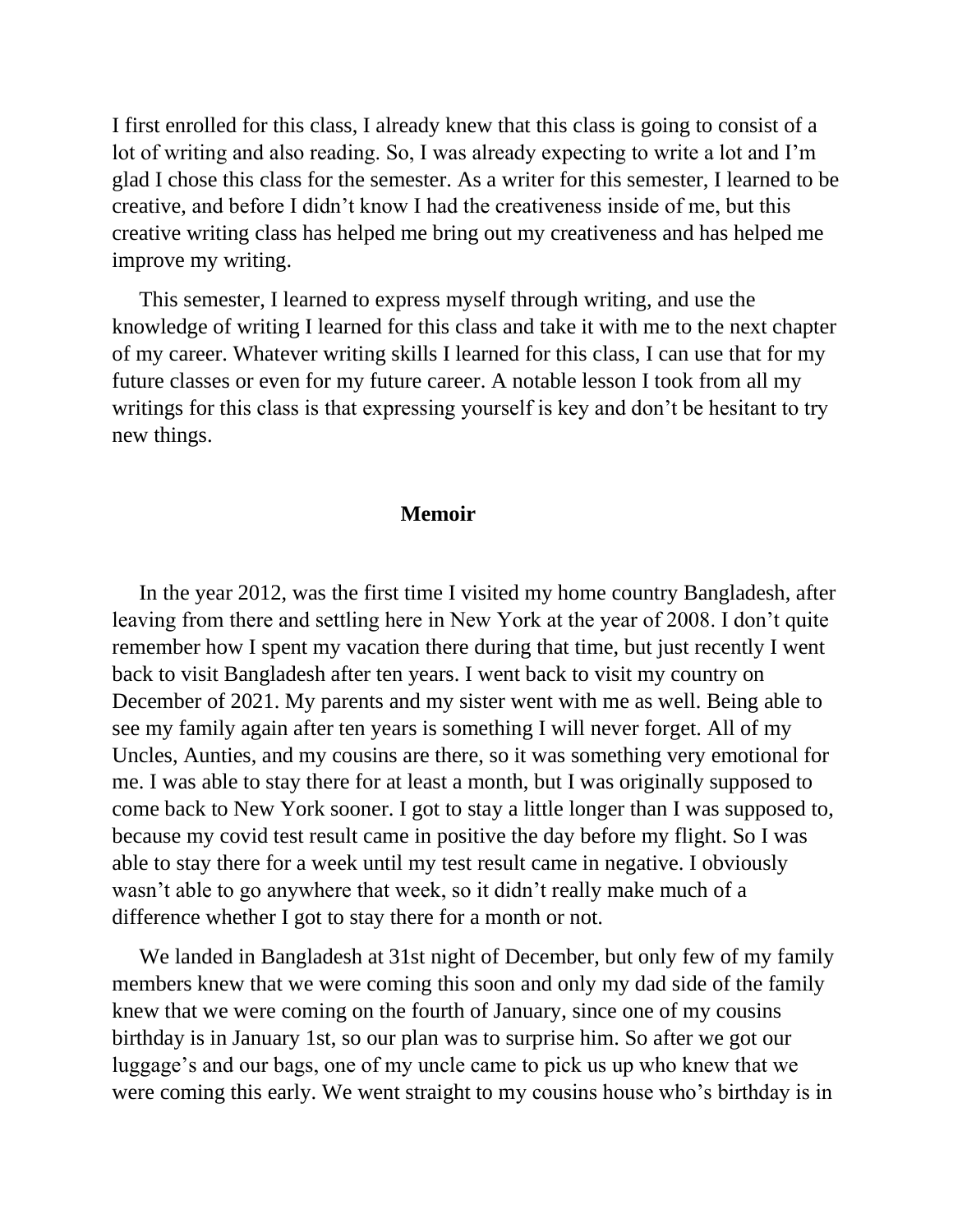few hours and who has no idea that we are going to his house. When we got there, he was the one to open the door and his reaction was the best. He was in a complete shock. That day was not only special for him, but also for me as well, because I got to spend time with my family after so many years.

 The night of January 1st was when we threw a birthday party for my cousin, and other family members started to come through and their reaction to seeing us is something I can't forget. It was very emotional for me when I got to see my aunties, uncles, and my cousins again after so long. I can say that I was more emotional than my parents and my sister, because the last time my parents went to Bangladesh was during 2016 and the last time my sister went was in 2018.

 Even though I got to stay in Bangladesh for only a month after ten years. I was still able to spend it well with my family. I remember when my family took us to this city in Bangladesh called Mawa during midnight. We had a little get together at this restaurant there and their food was really good. On our way there, I found it a little sketchy, while there were no cars on the road even though it was midnight, but I at least expected one or two cars. Regardless of that, my cousins and I started bumping to music in the car on our way there, which was a lot of fun. One of my older cousin is a Navy officer and they had this huge gym, where we played all sorts of sports like cricket, badminton, basketball, and ping pong which I really enjoyed playing with my cousins. I also can't forget about how my older cousin who's a Navy officer took me to this military museum which is something very special to me because my grandfather was in the Navy as well and getting to see all the military stuff and learning few things about it was very interesting. I can say after ten years, I'm very glad to start of my 2022 by visiting my home country and getting to spend time with my family.

# **Short Story**

In a beautiful sunny day at New York City, where a high school student name Michael, who was about to miss his bus to his school, but he made it just in time to catch the bus. On his way to the bus he was listening to his favorite music. As he entered the bus he noticed his best friend Lucy sitting by the window. He took off his headphones as he sat right next to her. They were making conversations and catching up. As the conversation was going on, Lucy mentioned that she was up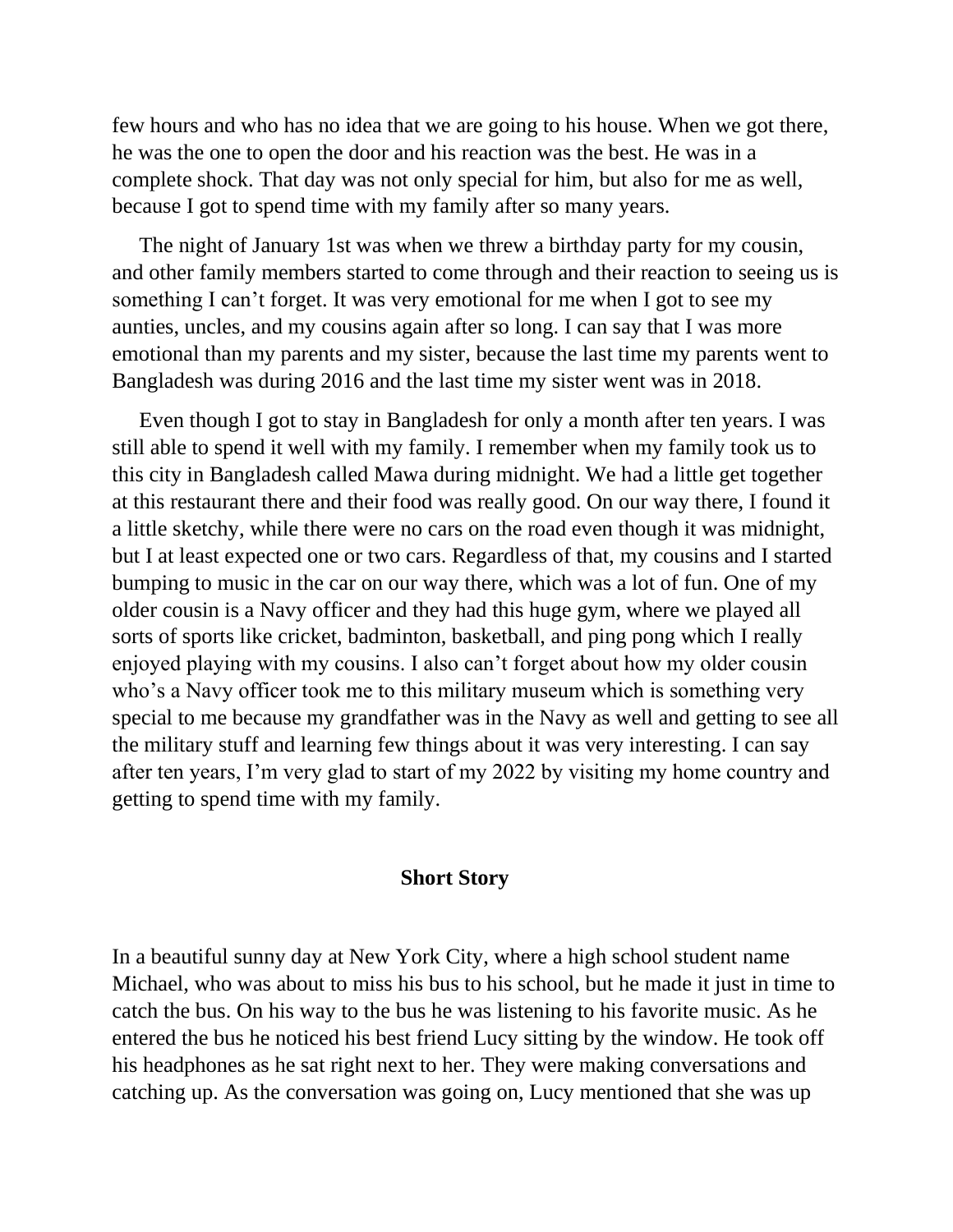until three in the morning doing her homework assignment for her science class. Lucy is the type of person who procrastinates a lot so she tends to do her homework the night before its due. After she mentioned homework, Michael then came to a realization that he forgot to finish up his math homework, so then he took out his notebook and started finishing up his homework. As he was doing that, Lucy fell asleep. She ended up sleeping the whole ride to their school. Michael on the other hand, only took him ten minutes to finish up his math homework where he only had few math problems left to solve. After thirty minutes later they arrive at their school. Michael wakes up Lucy who has her science class first period and Michael has his math class first period. So they both pretty much had to have their homework done before they enter their first period of class. As Lucy enters her science class, she notices that her teacher is absent and that there's a substitute teacher. Then the substitute teacher lets the class know that she is not collecting the homework and that they have to hold onto it until the next day when their teacher is present. So then Lucy ends up being frustrated because she stayed up late last night just to finish up the homework which she thought would have been collected by the teacher today. On the other hand, as Michael enters his math class he notices that he did the wrong math homework because he overheard his classmates talk about a completely different assignment. So then he feels disappointed in himself, because that has never happened to him before where he has done the wrong assignment. The rest of Michael and Lucy's classes went well, but their first class didn't go as they thought it would. As their last period of class ends, they get out of the school at the same time and they look at each other in a disappointed facial expression and says "What are you looking at?".

### **Poem**

## **School**

School is important Some days can be boring Some days can be fun You learn something everyday It is easy in the beginning and can be hard in the end